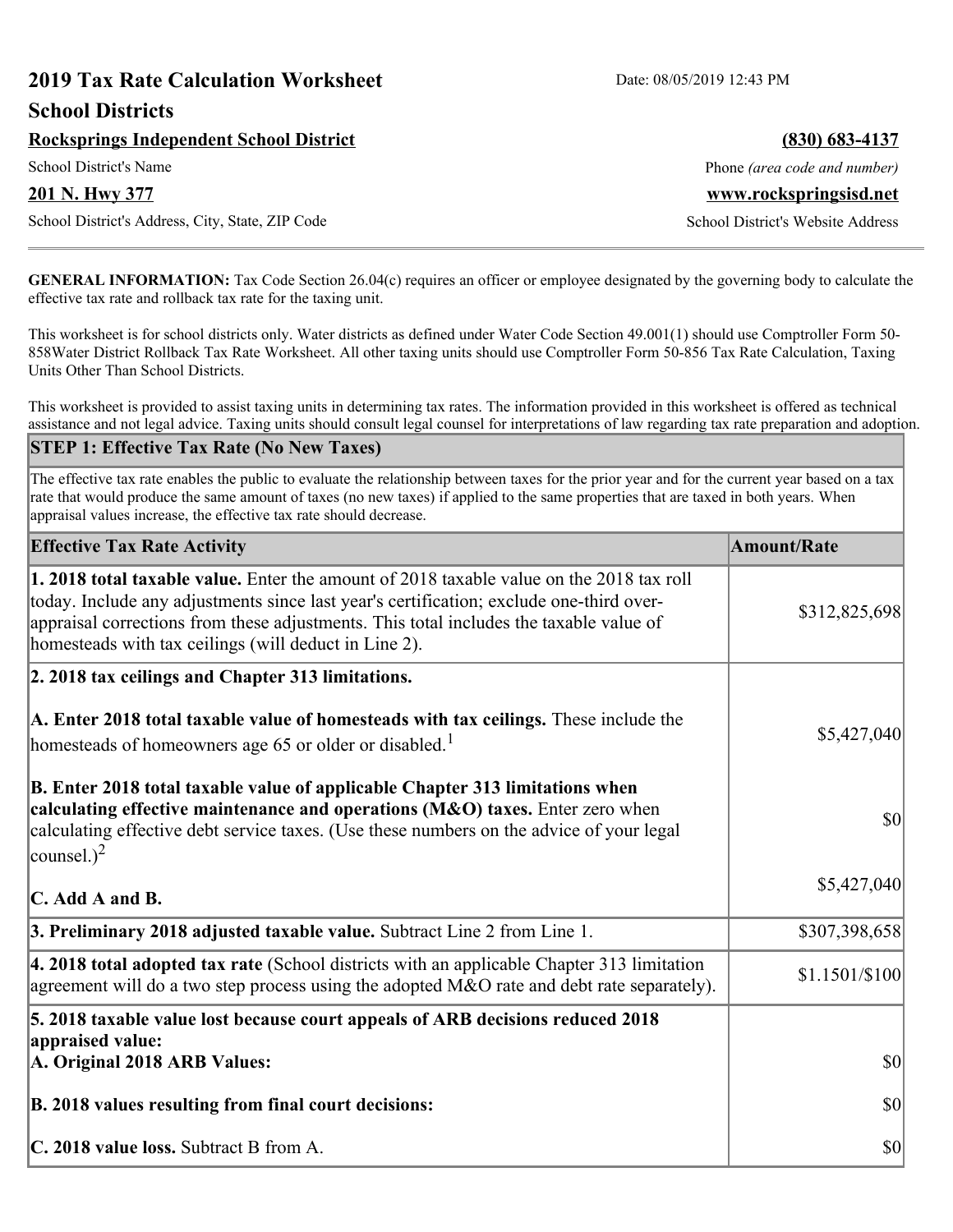| $\vert$ 6. 2018 taxable value, adjusted for court-ordered reductions. Add Line 3 and Line 5C.                                                                                                                                                                                                                                                                                                                                                                | \$307,398,658 |
|--------------------------------------------------------------------------------------------------------------------------------------------------------------------------------------------------------------------------------------------------------------------------------------------------------------------------------------------------------------------------------------------------------------------------------------------------------------|---------------|
| 7. 2018 taxable value of property in territory the school deannexed after Jan. 1, 2018.<br>Enter the 2018 value of property in deannexed territory.                                                                                                                                                                                                                                                                                                          | \$0           |
| 8. 2018 taxable value lost because property first qualified for an exemption in 2019.<br>Note that lowering the amount or percentage of an existing exemption does not create a new<br>exemption or reduce taxable value. If the school district increased an original exemption, use<br>the difference between the original exempted amount and the increased exempted amount.<br>Do not include value lost due to freeport or goods-in-transit exemptions. |               |
| A. Absolute exemptions. Use 2018 market value:                                                                                                                                                                                                                                                                                                                                                                                                               | \$195,974     |
| B. Partial exemptions. 2019 exemption amount or 2019 percentage exemption times 2018<br>$\vert$ value:                                                                                                                                                                                                                                                                                                                                                       | \$818,072     |
| C. Value loss. Add A and B.                                                                                                                                                                                                                                                                                                                                                                                                                                  | \$1,014,046   |
| 9. 2018 taxable value lost because property first qualified for agricultural appraisal (1-<br>d or 1-d-1), timber appraisal, recreational/scenic appraisal or public access airport<br>special appraisal in 2019. Use only properties that qualified in 2019 for the first time; do<br>not use properties that qualified in 2018.                                                                                                                            |               |
| A. 2018 market value:                                                                                                                                                                                                                                                                                                                                                                                                                                        | \$2,070,748   |
| B. 2019 productivity or special appraised value:                                                                                                                                                                                                                                                                                                                                                                                                             | \$54,092      |
| C. Value loss. Subtract B from A.                                                                                                                                                                                                                                                                                                                                                                                                                            | \$2,016,656   |
| 10. Total adjustments for lost value. Add Lines 7, 8C and 9C.                                                                                                                                                                                                                                                                                                                                                                                                | \$3,030,702   |
| 11. 2018 adjusted taxable value. Subtract Line 10 from Line 6.                                                                                                                                                                                                                                                                                                                                                                                               | \$304,367,956 |
| 12. Adjusted 2018 taxes. Multiply Line 4 by Line 11 and divide by \$100.                                                                                                                                                                                                                                                                                                                                                                                     | \$3,500,535   |
| [13. Taxes refunded for years preceding tax year 2018. Enter the amount of taxes refunded]<br>by the district for tax years preceding tax year 2018. Types of refunds include court<br>decisions, corrections and payment errors. Do not include refunds for tax year 2018. This<br>line applies only to tax years preceding tax year 2018.                                                                                                                  | \$0           |
| 14. Adjusted 2018 taxes with refunds. Add Lines 12 and 13.                                                                                                                                                                                                                                                                                                                                                                                                   | \$3,500,535   |
| 15. Total 2019 taxable value on the 2019 certified appraisal roll today. This value<br>includes only certified values and includes the total taxable value of homesteads with tax<br>ceilings (will deduct in Line 17). These homesteads include homeowners age 65 or older or<br>disabled.                                                                                                                                                                  |               |
| $ A$ . Certified values only: <sup>3</sup>                                                                                                                                                                                                                                                                                                                                                                                                                   | \$423,115,997 |
| <b>B. Pollution control and energy storage exemption:</b> Deduct the value of property<br>exempted for the current tax year for the first time as pollution control or energy storage<br>system property:                                                                                                                                                                                                                                                    | $$-0$         |
| <b>C. Total value.</b> Subtract B from A.                                                                                                                                                                                                                                                                                                                                                                                                                    | \$423,115,997 |
|                                                                                                                                                                                                                                                                                                                                                                                                                                                              |               |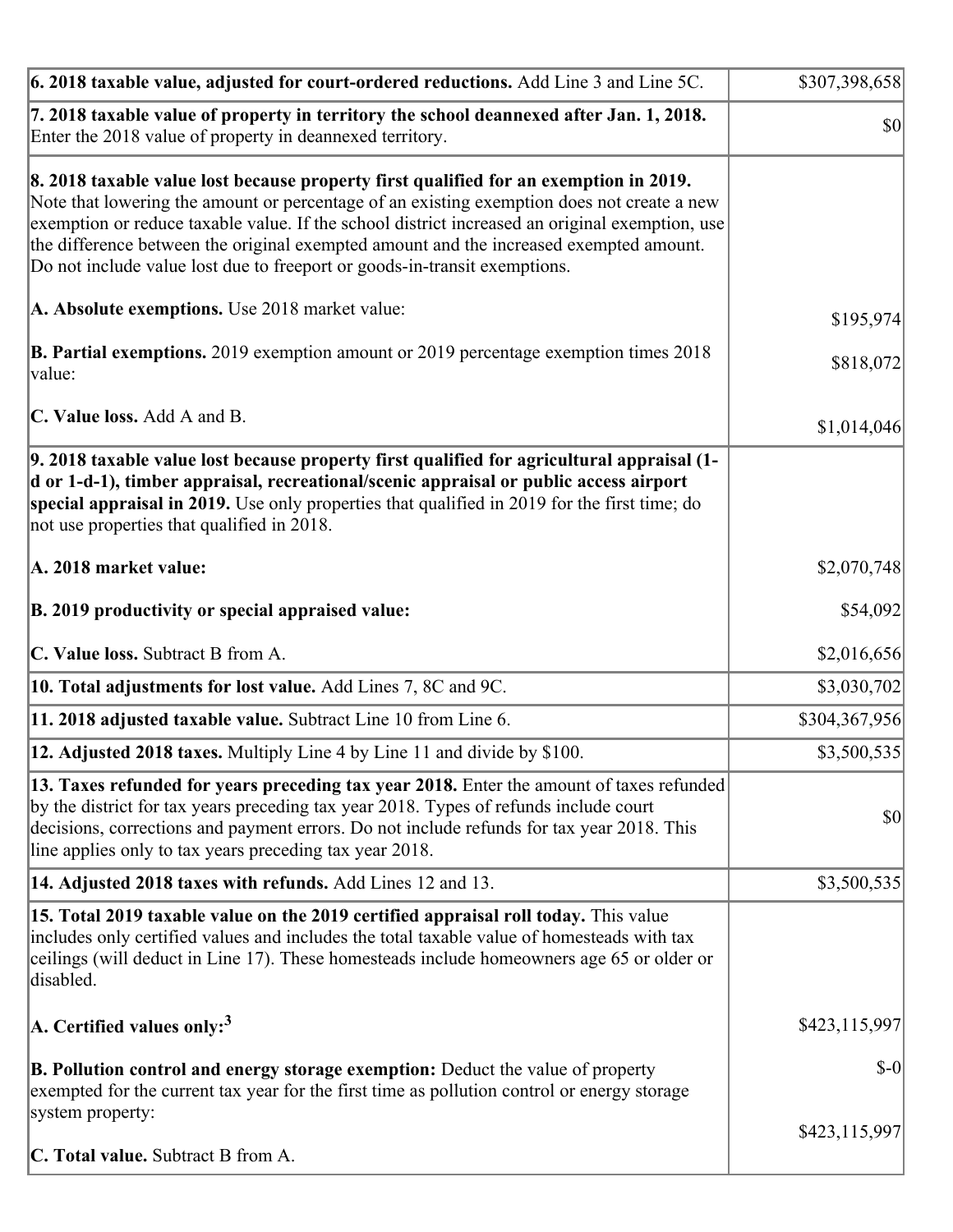| 16. Total value of properties under protest or not included on certified appraisal roll.                                                                                                                                                                                                                                                                                                                                                                                                                                                                                                                                                                                                                  |                |
|-----------------------------------------------------------------------------------------------------------------------------------------------------------------------------------------------------------------------------------------------------------------------------------------------------------------------------------------------------------------------------------------------------------------------------------------------------------------------------------------------------------------------------------------------------------------------------------------------------------------------------------------------------------------------------------------------------------|----------------|
| A. 2019 taxable value of properties under protest. The chief appraiser certifies a list of<br>properties still under ARB protest. The list shows the appraisal district's value and the<br>taxpayer's claimed value, if any, or an estimate of the value if the taxpayer wins. For each of<br>the properties under protest, use the lowest of these values. Enter the total value.                                                                                                                                                                                                                                                                                                                        | $ 10\rangle$   |
| B. 2019 value of properties not under protest or included on certified appraisal roll.<br>The chief appraiser gives school districts a list of those taxable properties that the chief<br>appraiser knows about, but are not included in the appraisal roll certification. These<br>properties are not on the list of properties that are still under protest. On this list of<br>properties, the chief appraiser includes the market value, appraised value and exemptions for<br>the preceding year and a reasonable estimate of the market value, appraised value and<br>exemptions for the current year. Use the lower market, appraised or taxable value (as<br>appropriate). Enter the total value. | \$0            |
| C. Total value under protest or not certified: Add A and B.                                                                                                                                                                                                                                                                                                                                                                                                                                                                                                                                                                                                                                               | \$0            |
| 17. 2019 tax ceilings and Chapter 313 limitations.<br>A. Enter 2019 total taxable value of homesteads with tax ceilings. These include the<br>homesteads of homeowners age 65 or older or disabled. <sup>4</sup>                                                                                                                                                                                                                                                                                                                                                                                                                                                                                          | \$5,664,721    |
| B. Enter 2019 total taxable value of applicable Chapter 313 limitations when<br>calculating effective M&O taxes. Enter zero when calculating effective debt service taxes.<br>(Use these numbers on the advice of your legal counsel.) <sup>5</sup>                                                                                                                                                                                                                                                                                                                                                                                                                                                       | \$0            |
| $\mathbf C$ . Add A and B.                                                                                                                                                                                                                                                                                                                                                                                                                                                                                                                                                                                                                                                                                | \$5,664,721    |
| 18. 2019 total taxable value. Add Lines 15C and 16C. Subtract Line 17C.                                                                                                                                                                                                                                                                                                                                                                                                                                                                                                                                                                                                                                   | \$417,451,276  |
| 19. Total 2019 taxable value of properties in territory annexed after Jan. 1, 2018.<br>Include both real and personal property. Enter the 2019 value of property in territory<br>annexed by the school district.                                                                                                                                                                                                                                                                                                                                                                                                                                                                                          | \$0            |
| 20. Total 2019 taxable value of new improvements and new personal property located<br>in new improvements. New means the item was not on the appraisal roll in 2018. New<br>additions to existing improvements may be included if the appraised value can be<br>determined. New personal property in a new improvement must have been brought into the<br>school district after Jan. 1, 2018, and be located in a new improvement.                                                                                                                                                                                                                                                                        | \$96,960,656   |
| 21. Total adjustments to the 2019 taxable value. Add Lines 19 and 20.                                                                                                                                                                                                                                                                                                                                                                                                                                                                                                                                                                                                                                     | \$96,960,656   |
| 22. 2019 adjusted taxable value. Subtract Line 21 from Line 18.                                                                                                                                                                                                                                                                                                                                                                                                                                                                                                                                                                                                                                           | \$320,490,620  |
| <b>23. 2019 effective tax rate.</b> Divide Line 14 by Line 22 and multiply by \$100.                                                                                                                                                                                                                                                                                                                                                                                                                                                                                                                                                                                                                      | \$1.0922/\$100 |
| 24. 2019 effective tax rate for ISDs with Chapter 313 Limitations. Add together the<br>effective tax rates for M&O and debt service for those school districts that participate in an<br>applicable Chapter 313 limitations agreement.                                                                                                                                                                                                                                                                                                                                                                                                                                                                    | \$0.0000/\$100 |

<sup>3</sup>Tex. Tax Code Section 26.012(6)

 $2$ Tex. Tax Code Section 26.012(6)

 ${}^{4}$ Tex. Tax Code Section 26.012(6)(A)(i)

 $5$ Tex. Tax Code Section 26.012(6)(A)(ii)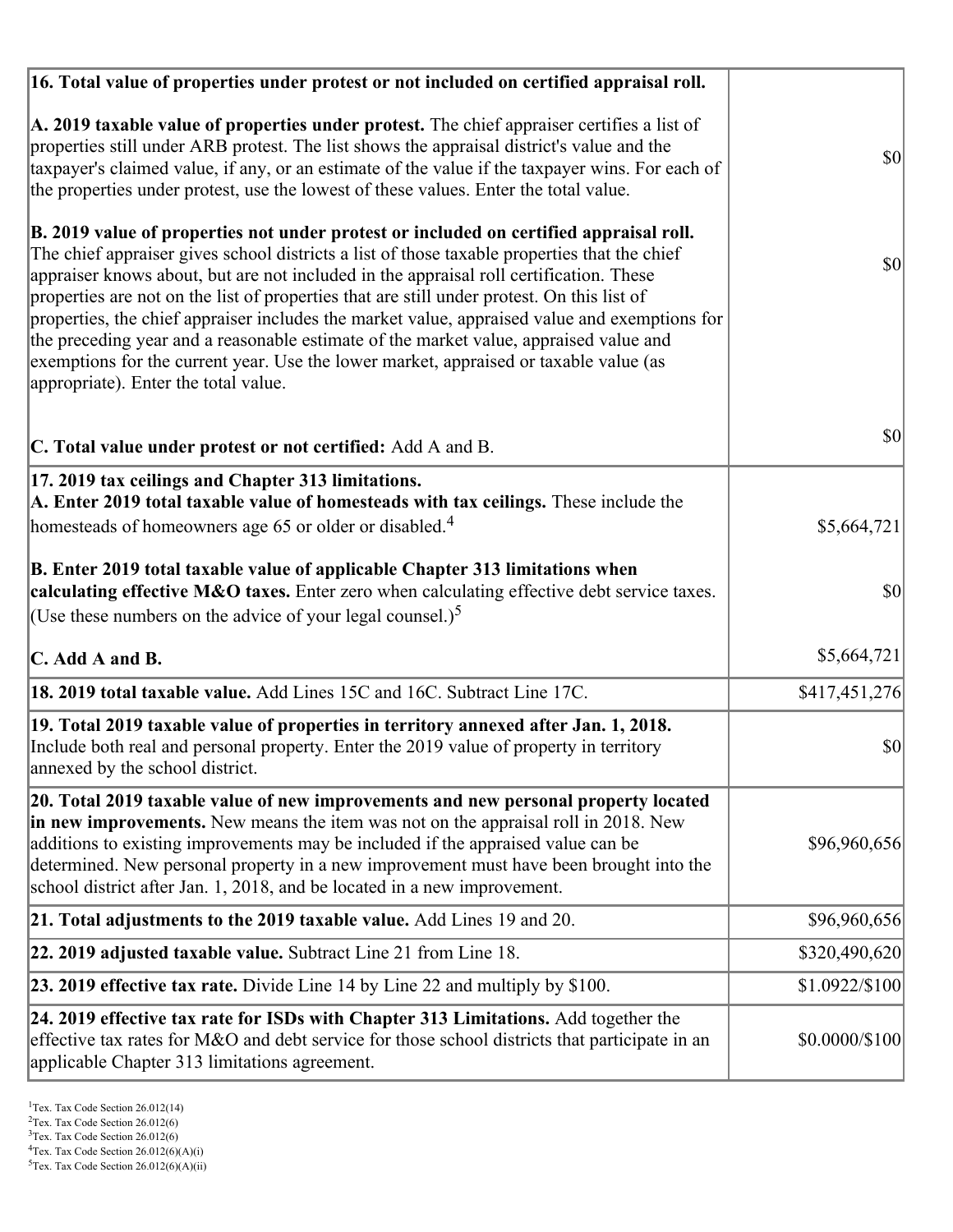# **STEP 2: Voter-Approval Tax Rate**

Most school districts calculate a voter-approval tax rate that is split into two separate rates:

- 1. **Maintenance and Operations (M&O):** The M&O rate is the portion of the tax rate that raises taxes for any lawful purpose other than debt service for which a taxing unit may spend property tax revenue. This rate accounts for such things as salaries, utilities and day-to-day operations.
- 2. **Debt:** The debt tax rate includes the debt service necessary to pay the school district's debt payments in the coming year. This rate accounts for principal and interest on bonds and other debt secured by property tax revenue.

In most cases the voter-approval tax rate exceeds the effective tax rate, but occasionally decreases in a school district's debt service will cause the effective tax rate to be higher than the rollback tax rate.

| <b>Voter-Approval Tax Rate Activity</b>                                                                                                                                                                                                                                                                                                                                  | <b>Amount/Rate</b> |
|--------------------------------------------------------------------------------------------------------------------------------------------------------------------------------------------------------------------------------------------------------------------------------------------------------------------------------------------------------------------------|--------------------|
| <b>25. 2019 voter-approval M&amp;O rate.</b> The sum of the following as calculated in Tax Code<br>Section $26.08(n)(1)(A),(B)$ and (C). Go to Region 13 Education Service Center's Worksheet<br>for State Aid Template for 2019-2020 to determine state compression percentage and the<br>district enrichment tax rate (DTR).                                           |                    |
| A. The rate per \$100 of taxable value that is equal to the 2019 state compression<br>percentage plus \$1.00                                                                                                                                                                                                                                                             | \$0.9300           |
| <b>B.</b> The greater of:<br>(i) 2018 M&O - $$1.00 + DTR$ reduction)<br><b>OR</b>                                                                                                                                                                                                                                                                                        | \$0.0400           |
| (ii) \$0.04 per \$100 of taxable value                                                                                                                                                                                                                                                                                                                                   |                    |
| $\mathbf C$ . Add A and B.                                                                                                                                                                                                                                                                                                                                               | \$0.9700           |
| 26. Total 2019 debt to be paid with property tax revenue.<br>Debt means the interest and principal that will be paid on debts that:<br>$(1)$ Are paid by property taxes,<br>$(2)$ Are secured by property taxes,<br>$(3)$ Are scheduled for payment over a period longer than one year, and<br>$(4)$ Are not classified in the school district's budget as M&O expenses. |                    |
| A. Debt includes contractual payments to other school districts that have incurred debt on<br>behalf of this school district, if those debts meet the four conditions above. Include only<br>amounts that will be paid from property tax revenue. Do not include appraisal district budget<br>payments. Enter debt amount:                                               | \$292,500          |
| B. Subtract unencumbered fund amount used to reduce total debt.                                                                                                                                                                                                                                                                                                          | $ 10\rangle$       |
| C. Subtract state aid received for paying principal and interest on debt for facilities through<br>the existing debt allotment program and/or instructional facilities allotment program.                                                                                                                                                                                | \$0                |
| D. Adjust debt: Subtract B and C from A.                                                                                                                                                                                                                                                                                                                                 | \$292,500          |
| 27. Certified 2018 excess debt collections. Enter the amount certified by the collector.                                                                                                                                                                                                                                                                                 | \$0                |
| 28. Adjusted 2019 debt. Subtract line 27 from line 26D.                                                                                                                                                                                                                                                                                                                  | \$292,500          |
| 29. Certified 2019 anticipated collection rate. Enter the rate certified by the collector. If<br>the rate is 100 percent or greater, enter 100 percent.                                                                                                                                                                                                                  | 100.00%            |
| <b>30. 2019 debt adjusted for collections.</b> Divide line 30 by line 31.                                                                                                                                                                                                                                                                                                | \$292,500          |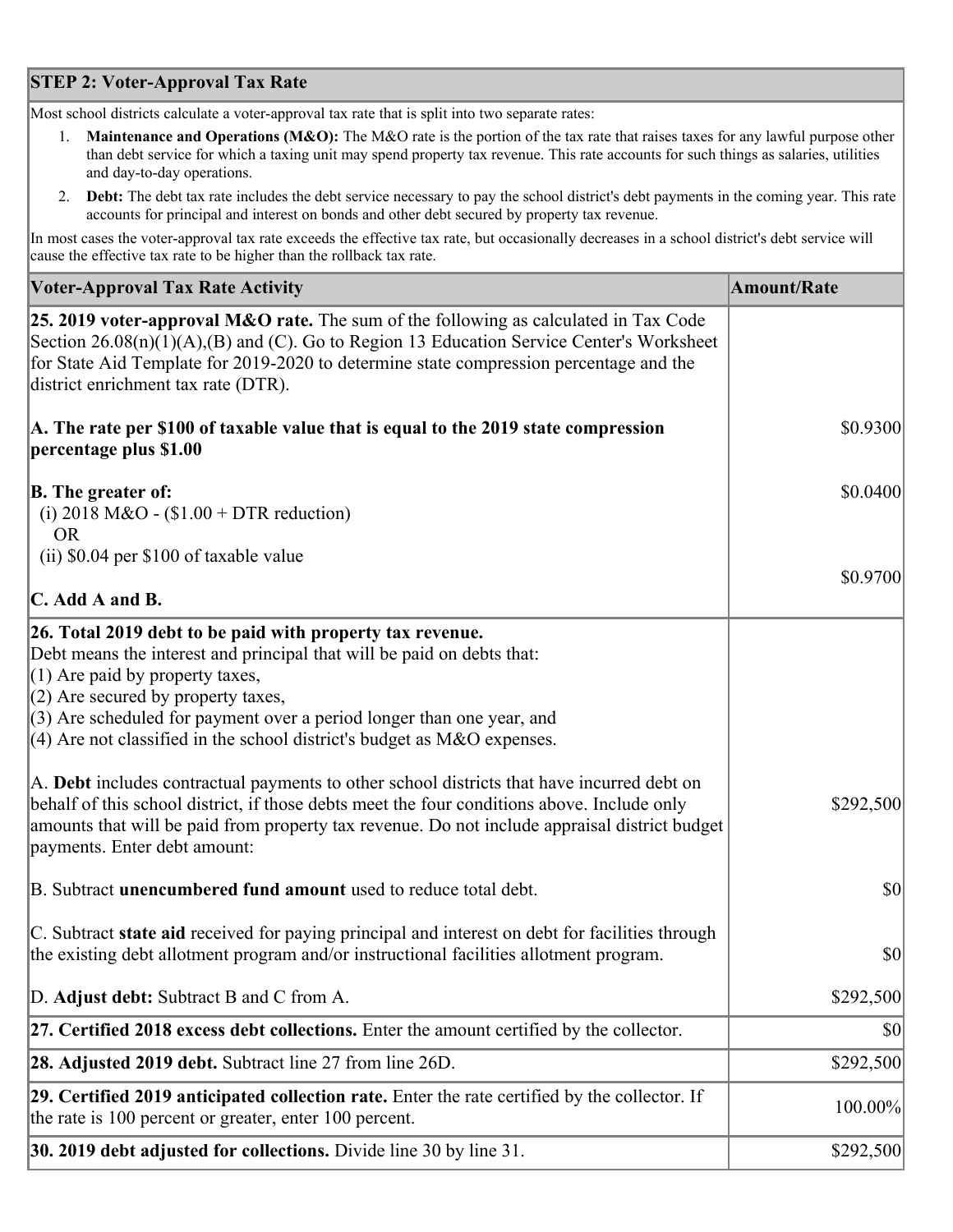| 31. 2019 total taxable value. Enter amount on line 18.                   | \$417,451,276        |
|--------------------------------------------------------------------------|----------------------|
| 32. 2019 debt tax rate. Divide line 30 by line 31 and multiply by \$100. | $$0.0700 \times 100$ |
| $ 33. 2019$ voter-approval tax rate. Adds lines 25 and 33.               | $$1.0400 \times 100$ |